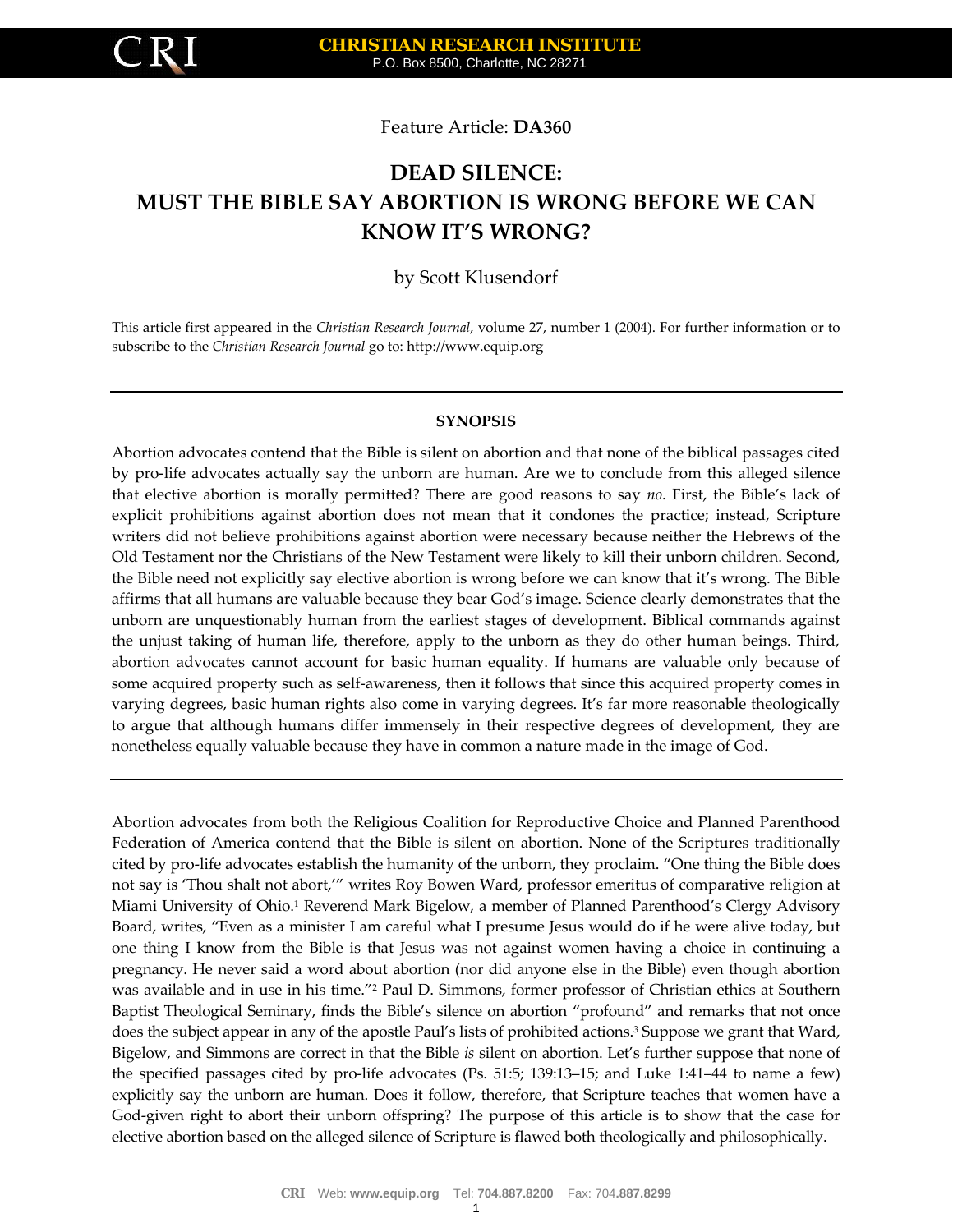## **DOES SILENCE EQUAL PERMISSION?**

Abortion advocates are correct that the Bible does not specifically mention abortion, but what's the best explanation for its silence? The hidden (and undefended) premise in the argument advanced by Ward, Bigelow, and Simmons is that whatever the Bible doesn't condemn it condones. It's easy to see that this premise is flawed, since it leads to some absurd conclusions. The Bible does not expressly condemn many things, including racial discrimination against blacks, killing abortion doctors as a means of fighting abortion, and lynching homosexuals, and yet few people would argue that these acts are morally justified. We know, in fact, that they are wrong by inference. Scripture, for example, tells us it's wrong to treat human beings unjustly. Lynching homosexuals treats human beings unjustly. Scripture, therefore, condemns this activity even if the topic of lynching is never explicitly addressed.

A century ago, racists argued from the alleged silence of Scripture that blacks were not human. Some went so far as to deny that blacks had souls.4 This argument was hardly persuasive. Scripture does not mention every specific race and nationality, but it does teach that all humans are made in God's image and were created to have fellowship with Him (Gen. 1:26; Gal. 3:28; Col. 3:10–11). The inference is clear: if blacks are human beings, they, too, are made in God's image. No further proof from Scripture is necessary.

As we shall see, the same is true with the unborn. If embryos and fetuses are human beings, then biblical commands that forbid the unjust taking of human life apply to them as they do to other humans. Appealing to the Bible's alleged silence on abortion misses the point entirely. That is why when abortion advocates argue their case from the silence of Scripture, I ask, "Are you saying that whenever the Bible does not specifically condemn something, it condones it?" When they say *no* (and they must), I reply, "Then what is your point?"

Contrary to Ward and Bigelow, there are good reasons to suppose the alleged silence of Scripture does not mean the biblical writers condoned abortion, but that prohibitions against it were largely unnecessary. We should remember that the Bible as a whole is not a comprehensive code of ethics; rather, the Bible is the story of God's redemption of His people. In other words, the biblical writers, under guidance from the Holy Spirit, selectively discussed topics relevant to their intended audiences while leaving many other topics unstated. If neither the Hebrews of the Old Testament nor the Christians of the New Testament were inclined to abort their unborn offspring, there was little reason for the biblical writers to address the matter.

## **The Old Testament Context**

Biblical and cultural evidence suggests that the original audiences of the Bible were not inclined to consider abortion even though it was practiced in surrounding cultures.5 Turning first to the Hebrew worldview found in the Old Testament, we find that:

- Humans have intrinsic value because they are made in the image of God. The shedding of innocent blood is hence strictly forbidden (Gen. 1:26; 9:6; Exod. 23:7; Prov. 6:16–17).
- Children are seldom seen as unwanted or as a nuisance (unless they turn wicked), but they are considered gifts from God — the greatest possible blessings (Ps. 127:3–5; 113:9; cf. Gen. 17:6; 33:5).
- Immortality is expressed through one's descendants. God promised Abraham to make of him a great nation and that promise was passed on to Isaac, Jacob, and so on. "Sons are a heritage from the Lord, children a reward from him," wrote the psalmist (Ps. 127:3; cf. Gen. 48:16).
- Sterility and barrenness are a curse, a source of great shame and sorrow. Peninnah therefore harshly ridiculed Hannah, the prophet Samuel's mother, because of the latter's initial barrenness (1 Sam. 1:6; cf. Gen. 20:17–18; 30:1, 22–23).

As theologian Germain Grisez points out, among a people who saw children as a gift and barrenness as a curse, it was unthinkable that an Israelite woman should desire an abortion. In such a context, the Old Testament's silence on abortion suggests that prohibitions against it were largely unnecessary and not that the practice was tacitly approved.<sup>6</sup>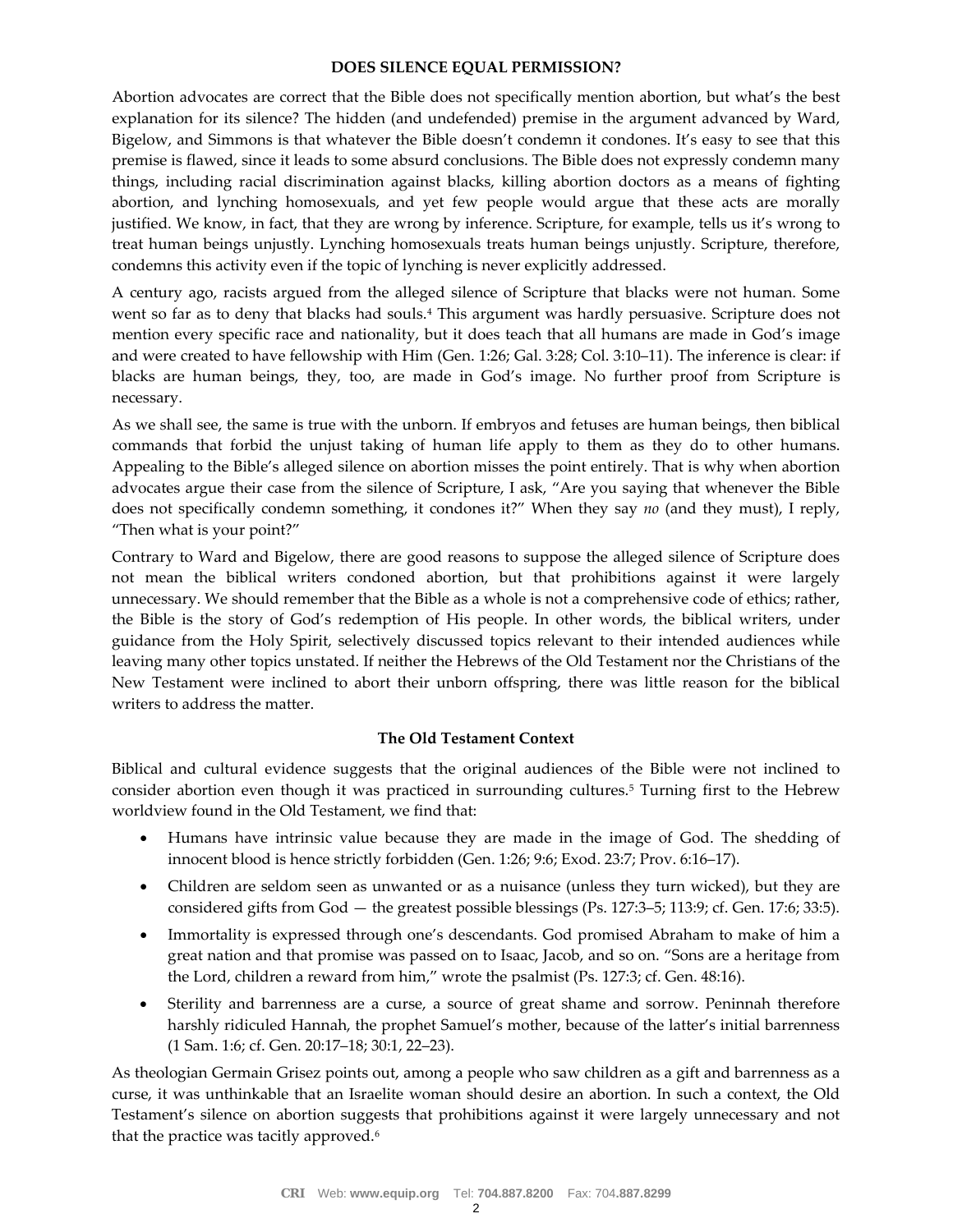Ward disputes this conclusion, noting it was common for authors of both Testaments to condemn the practices of neighboring nations, "such as idol worship, sacred prostitution, and the like, yet they did not choose to condemn abortion"  $-$  a practice common in those surrounding cultures.<sup>7</sup>

Ward's rejoinder, however, is not persuasive. Unlike abortion, idolatrous practices were not restricted to neighboring cultures, but at times were pervasive among God's *own* people; indeed, Ward overlooks the fact that Israel and Judah were taken captive on numerous occasions precisely because of their idolatry (Ps. 106:35–43; Jer. 1:16; 2:23; Ezek. 6:1–10). It is no surprise, therefore, that the biblical writers mentioned this practice but not abortion; although Israel's neighboring cultures practiced abortion, it does not mean the Hebrews practiced abortion as well. In short, Ward fails to interpret the Old Testament within its own intellectual and historical‐cultural framework.

Ward's argument from silence, moreover, implies too much. The Bible does not mention one of the most heinous practices of the surrounding ancient world, female infanticide, but it does not follow from this that the act is therefore morally justified. The view that the absence of a direct prohibition meant that women had a God‐given right to kill their offspring would have been utterly foreign to the Hebrew culture of the time.

## **The New Testament Context**

Abortion was a foreign thought in the New Testament as well. Professor Michael J. Gorman writes that the first Christians were largely Jewish, with an essentially Jewish morality.8 If a Jewish consensus against abortion existed at the time, the early Christians most certainly would have shared that consensus.

As Gorman points out, first-century Judaism was, in fact, quite firmly opposed to abortion. Jewish documents from the period condemn the practice unequivocally, demonstrating a clear antiabortion consensus among Jews:

- The *Sentences of Pseudo‐Phocylides* (written between 50 bc and ad 50) says, "A woman should not destroy the unborn babe in her belly, nor after its birth throw it before the dogs and vultures."
- The *Sibyline Oracles* includes among the wicked those who "produce abortions and unlawfully cast their offspring away." Also condemned are sorcerers who dispense abortifacients (an abortion‐inducing substance or device).
- First Enoch (a first or second century bc document) says an evil angel taught humans how to "smash the embryo in the womb."

Josephus (a first-century Jewish historian) stated, "The law orders all the offspring be brought up, and forbids women either to cause abortion or to make away with the fetus." A woman who did so was considered to have committed infanticide because she destroyed a "soul" and hence diminished the race.<sup>9</sup>

These texts, writes Gorman, "bear witness to the general Jewish and Jewish‐Christian attitude of the first and second centuries, thus confirming that the earliest Christians shared the anti-abortion position of their Jewish forebears."10

Finally, we should remember that the theology of the New Testament epistles is primarily "task" theology written to address specific issues in specific churches. Paul, for example, is largely silent on the historical career of Christ (he mentions it only in passing while underscoring the importance of the Resurrection in 1 Corinthians 15), but this does not mean that he questioned the facts of Jesus' earthly ministry. A discussion of those facts simply never became necessary. New Testament scholar George Eldon Ladd stated, "We may say that we owe whatever understanding we have of Paul's thought to the 'accidents of history' which required him to deal with various problems, doctrinal and practical, in the life of the churches."11

The best explanation, then, for the New Testament's silence on abortion is not that its authors condoned the practice, but that a discussion of the issue was unnecessary. As Gorman points out, there was no deviation from the norm inherited from Judaism. Unlike the surrounding pagan cultures, the early Christians to whom the New Testament was written were simply not inclined to kill their children before or after birth.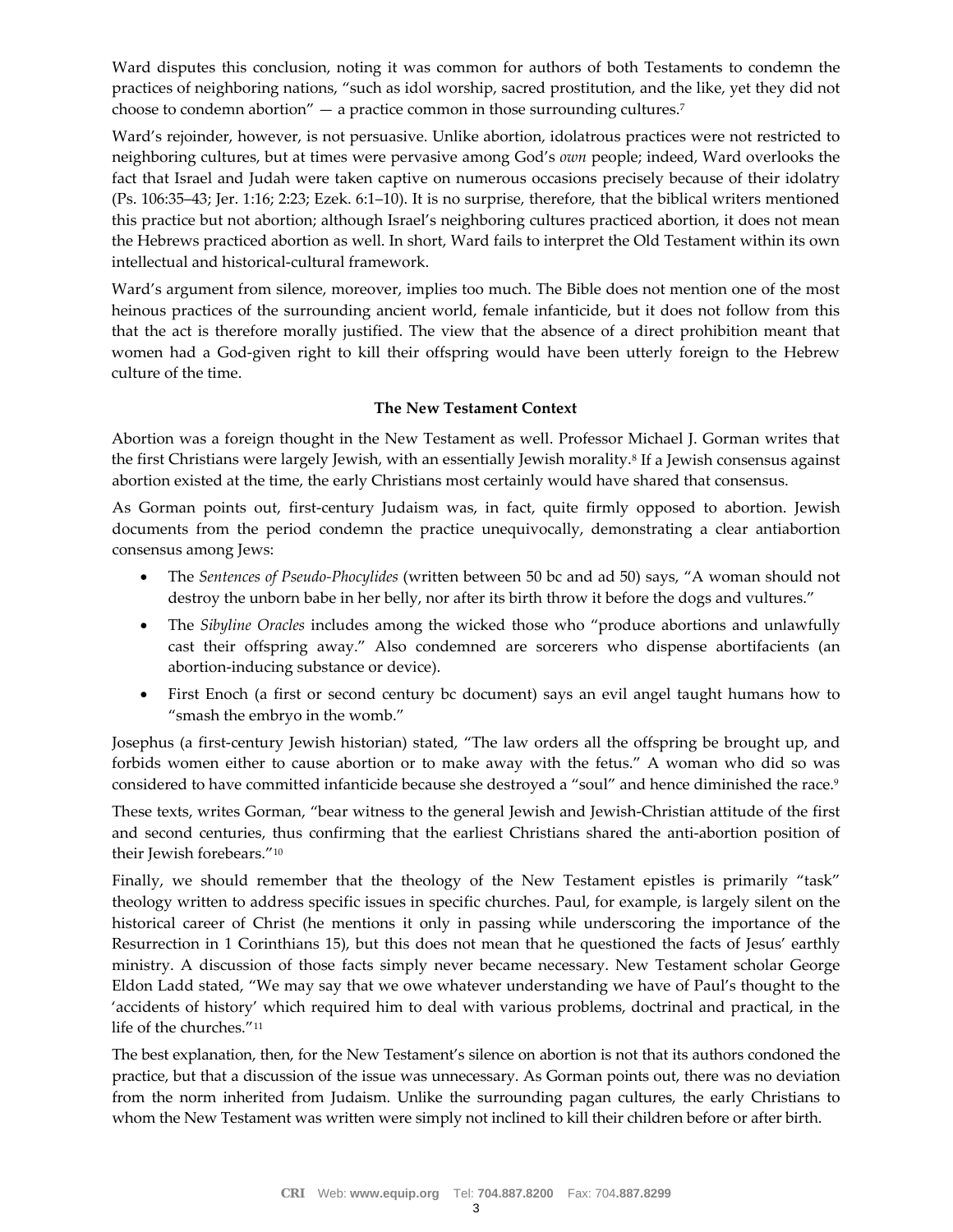#### **WHAT IS THE UNBORN AND WHY SHOULD WE CARE?**

The morality of abortion comes down to just one question: Is the unborn a member of the human family? If so, elective abortion is a serious moral wrong that violates biblical commands against the unjust taking of human life (Exod. 23:7; Ps. 106:37–38; Prov. 6:16–17; Matt. 5:21). It treats the unborn human being, made in the image of God (Gen. 1:26; 9:6; James 3:9), as nothing more than disposable tissue. Conversely, if the unborn are not human, elective abortion requires no more justification than having a tooth pulled.

Scripture (we will grant) is silent on the humanity of the unborn (as it is on the humanity of whites, blacks, Asians, etc.); however, it is clear that we are not to take human life without justification. It follows that if a positive case can be made for the humanity of the unborn apart from Scripture (as, e.g., we know the French are humans apart from Scripture), we can logically conclude that biblical commands against the unjust taking of human life apply to the unborn as they do other human beings. At this point, science assists theology; that is to say, science gives us the facts we need to arrive at a theologically sound conclusion.

What the facts of science make clear is that from the earliest stages of development, the unborn are distinct, living, and whole human beings. True, they have yet to grow and mature, but they are whole human beings nonetheless. Leading embryology textbooks affirm this conclusion.<sup>12</sup>

#### **An Embryo Is More than Human Cells**

Abortion advocate Virginia Ramey Mollenkott, whose work is prominently featured in the literature of the Religious Coalition for Reproductive Choice, insists, however, that we gain no theological knowledge from these facts. "The fetus is biologically human only in the sense that any part of a human body is human: every cell carries the full genetic code. A severed hand is genetically human as well but we don't call it a person."13 In other words, Mollenkott would have us believe there is no difference in kind between a human embryo and each of our cells.

This is bad biology. Mollenkott is making the rather elementary mistake of confusing parts with wholes. The difference in kind between each of our cells and a human embryo is clear: an individual cell's functions are subordinated to the survival of the larger organism of which it is merely a part. The human embryo, however, is already a whole human entity. Robert George and Patrick Lee argue that it makes no sense to say you were once a sperm or somatic cell when science clearly states that you were once a human embryo: "Somatic cells are not, and embryonic human beings are, distinct, self-integrating organisms capable of directing their own maturation as members of the human species."<sup>14</sup>

Maureen Condic, assistant professor of neurobiology and anatomy at the University of Utah, points out that embryos are living human beings "precisely because they possess the single defining feature of human life that is lost in the moment of death — the ability to function as a coordinated organism rather than merely as a group of living human cells." Condic explains the important distinction between individual body parts and whole human embryos overlooked by Mollenkott: "The critical difference between a collection of cells and a living organism is the ability of an organism to act in a coordinated manner for the continued health and maintenance of the body as a whole. It is precisely this ability that breaks down at the moment of death, however death might occur. Dead bodies may have plenty of live cells, but their cells no longer function together in a coordinated manner."15

From conception forward, human embryos clearly function as organisms. "Embryos are not merely collections of human cells, but living creatures with all the properties that define any organism as distinct from a group of cells; embryos are capable of growing, maturing, maintaining a physiologic balance between various organ systems, adapting to changing circumstances, and repairing injury. Mere groups of human cells [e.g., a severed hand] do nothing like this under any circumstances."16

#### **WHAT MAKES HUMANS VALUABLE?**

Do humans come to be at one point, but come to be valuable only later by virtue of some acquired property (i.e., characteristic)? In his article, "Personhood, the Bible, and the Abortion Debate," Paul D.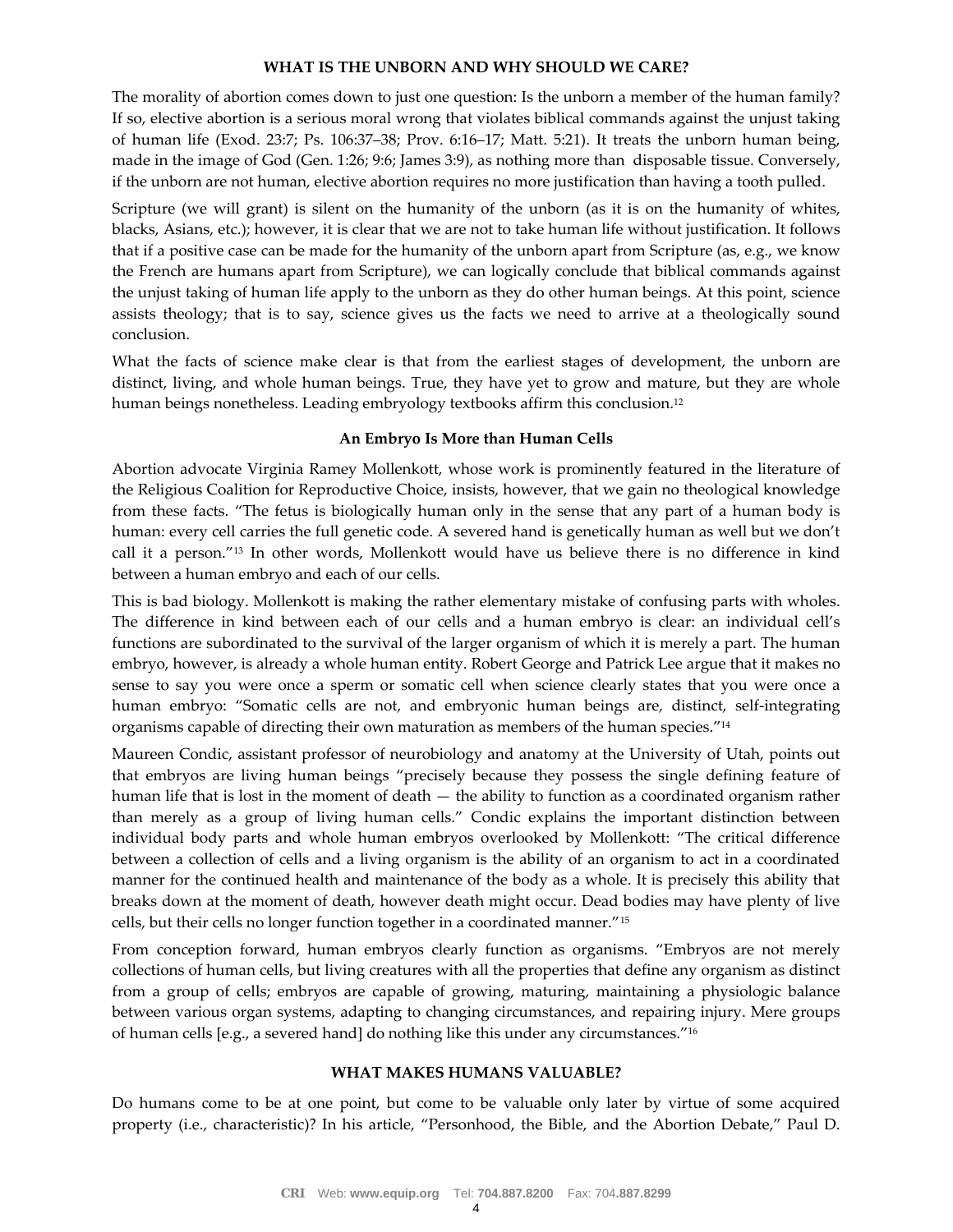Simmons concedes that zygotes (early embryos) are biologically human, but he denies they are "complex" or "developed enough" to qualify as "persons" in a biblical sense. "No one can deny the continuum from fertilization to maturity and adulthood," writes Simmons. "That does not mean, however, that every step on the continuum has the same value or constitutes the same entity."<sup>17</sup>

Simmons's larger purpose is to defend abortion rights by telling us who does and does not bear God's image. He argues that humans bear that image (and hence, have value as "persons") not by virtue of the kind of thing they are (members of a natural kind or species), but only because of an acquired property, in this case, the immediate capacity for self-awareness. A "person," he contends, "has capacities of reflective choice, relational responses, social experience, moral perception, and self-awareness."<sup>18</sup> Zygotes, as mere clusters of human cells, do not have this capacity and therefore do not bear God's image.

Three counterexamples underscore the arbitrary nature of Simmons's claim. First, newborns cannot make conscious, reflective choices until several months after birth.19 What principled reason, therefore, can Simmons give for saying infanticide is wrong? Peter Singer points out in *Practical Ethics* that if self‐ awareness makes one valuable as a person, and newborns like fetuses lack that property, it follows that both fetus and newborn are disqualified. One cannot arbitrary draw a line at birth to spare the newborn.<sup>20</sup>

Abraham Lincoln raised a similar point with slavery, noting that any argument used to disqualify blacks as valuable human beings works equally well to disqualify whites:

You say "A" is white and "B" is black. It is color, then: the lighter having the right to enslave the darker? Take care. By this rule, you are a slave to the first man you meet with a fairer skin than your own.

You do not mean color exactly  $-$  You mean the whites are intellectually the superiors of the blacks, and therefore have the right to enslave them? Take care again: By this rule you are to be a slave to the first man you meet with an intellect superior to your own.

But you say it is a question of interest, and, if you can make it your interest, you have the right to enslave another. Very well. And if he can make it his interest, he has the right to enslave you.21

In short, Simmons cannot account for basic human equality. As George and Lee point out, if humans are valuable only because of some acquired property such as skin color or self‐awareness and not in virtue of the kind of thing they are, then it follows that since these acquired properties come in varying degrees, basic human rights also come in varying degrees. Do we really want to say that those with more self‐ awareness are more human (and more valuable) than those with less? This relegates the proposition "all men and women are created equal" to the ash heap of history.<sup>22</sup> Theologically, it's far more reasonable to argue that although humans differ immensely with respect to talents, accomplishments, and degrees of development (acquired properties), they are nonetheless equally valuable because they have in common a nature made in God's image. Humans are equally valuable by virtue of being equally human.

Second, if the immediate capacity for consciousness makes one valuable, many nonhuman animals qualify as persons. This is Peter Singer's point. Singer contends that a variety of nonhuman animals are rational, self-conscious beings that qualify as persons in the relevant sense of the term; consequently, dogs, cats, and pigs are valuable persons, while fetuses, newborns, and victims of Alzheimer's disease are not. Singer concludes that to favor the preconscious infant over a self-conscious dog simply because the infant is biologically human makes one guilty of "speciesism," a crime akin to racism.23 It's hard to see how Simmons can escape this same conclusion given his belief that God's image in humans is grounded in the property of self‐awareness per se rather than in human nature, which allows for self‐consciousness among other capacities, given the right conditions.

Third, human embryos have a basic (root) capacity for self‐consciousness, lacking only the immediate, or current, capacity for it. As George points out, human embryos possess this basic capacity by virtue of the kind of thing they are  $-$  members of a natural kind, a biological species  $-$  whose members (if not prevented by some extrinsic cause) in due course develop the immediate capacity for such mental acts.24 We can, therefore, distinguish between two types of capacities for mental functions: (1) basic, or natural, and (2) immediate, or current. On what basis can Simmons require for the recognition of full moral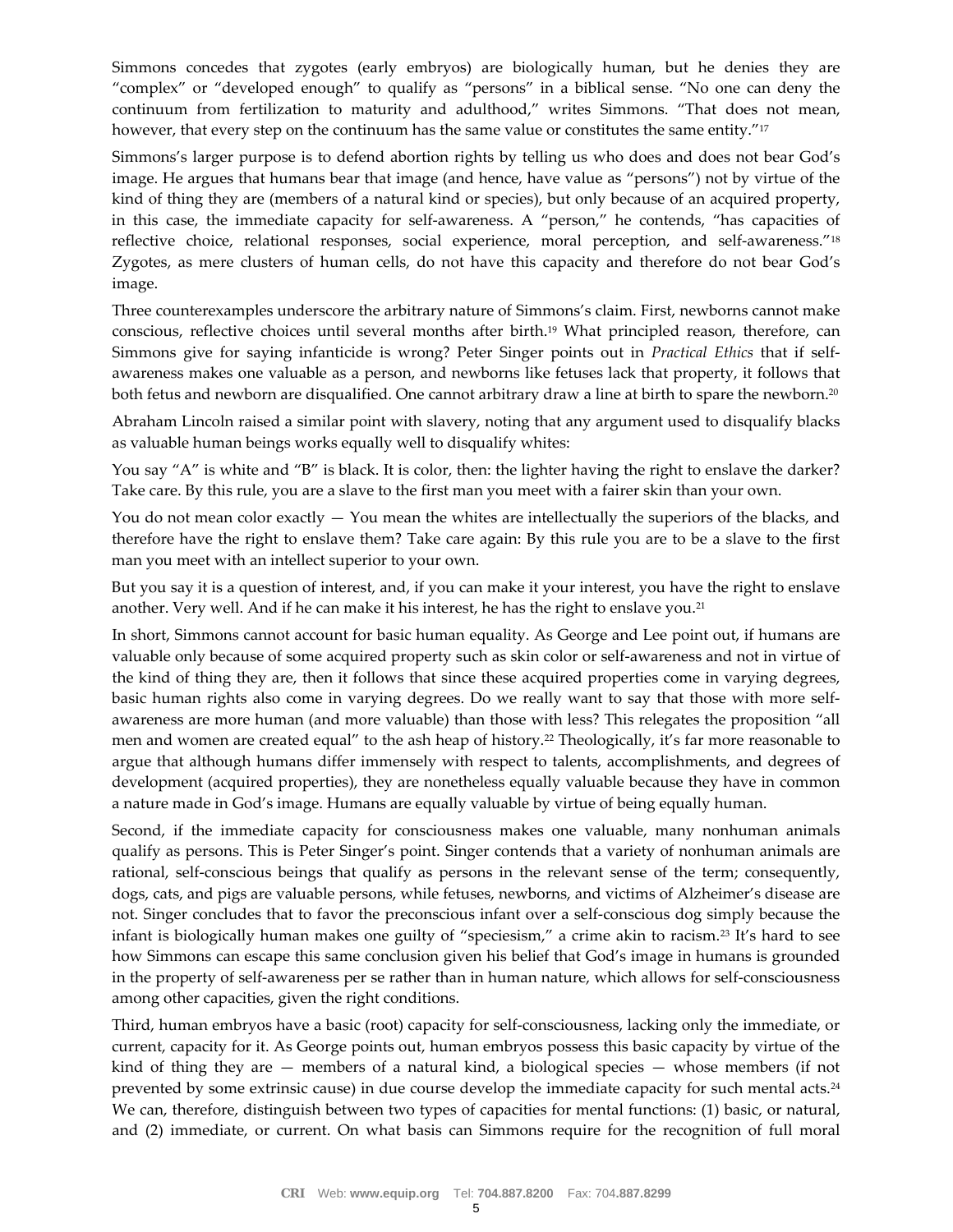respect the second sort of capacity, which is an accidental (i.e., nonessential) attribute, and not the first, which is grounded in the kind of thing one is?<sup>25</sup> I cannot think of any basis that is not arbitrary. One grows in the ability to perform mental acts only because one *already is* the kind of thing that grows into the ability to perform mental acts, that is, a human being. *My* thoughts and *my* feelings, indeed all of my functional mental abilities, cannot exist unless *I* first exist. I can exist without them, as, for example, when I am sleeping, but they cannot exist without me.26

In the end, Simmons's case for human value is ad hoc and arbitrary. It cannot answer why self-awareness is the biblically relevant factor rather than another, nor why a certain level of development is necessary.

## **FLAWED THEOLOGY**

Exodus 21:22–25 is a favorite of abortion advocates, though it does little to bolster their case. The passage reads in the nasb as follows: "And if men struggle with each other and strike a woman with child so that she has a miscarriage ["gives birth prematurely" in nasb 1995 update], yet there is no further injury, he shall surely be fined as the woman's husband may demand of him; and he shall pay as the judges decide. But if there is any further injury, then you shall appoint as a penalty life for life, eye for eye, tooth for tooth, hand for hand, foot for foot, burn for burn, wound for wound, bruise for bruise." Abortion advocates argue that this Scripture proves the unborn are not fully human because the penalty for accidentally killing a fetus is less than the penalty for killing its mother.

This argument, however, is flawed on several counts. First, assuming for the sake of argument that the pro‐abortion interpretation of this passage is correct (i.e., that the unborn's death is treated differently from the mother's), it still does not follow that the unborn are not fully human. The preceding verses (21:20–21) present a situation where a master unintentionally kills his slave and escapes with no penalty at all (the lack of intent being proven by the interval between the blow and the death), and yet it hardly follows that Scripture considers the slave less than human.

Second, this passage does not even remotely suggest that a woman can *willfully* kill her unborn child through elective abortion. Nothing in the context supports this claim. At best, the text assigns a lesser penalty for *accidentally* killing a fetus than for accidentally killing its mother. It simply does not follow from this that a woman may *deliberately* kill her child through abortion.

Third, the pro‐abortion interpretation of this passage (that a lesser penalty applies for accidental fetal death) is highly questionable. When read in the original Hebrew, the passage seems to convey that both the mother and the child are covered by the *lex talionis* — the law of retribution. According to Hebrew scholar Gleason Archer, "There is no second class status attached to the fetus under this [lex talionis] rule. The fetus is just as valuable as the mother."<sup>27</sup>

Taken together, the cultural, exegetical, philosophical, and scientific considerations we've examined prove that the Bible need not explicitly say elective abortion is wrong before we can know it is wrong. Although the Bible does not say "Thou shalt not abort," it does prohibit the unjust taking of human life, which applies to the unborn as it does to other humans.

## **NOTES**

- 1. Roy Bowen Ward, "Is the Fetus a Person? The Bible's View," *Mission Journal* (January 1986) <http://www.rcrc.org/pdf/is fetus a person .pdf>.
- 2. Mark Bigelow, letter to Bill O'Reilly of *Fox News*, November 22, 2002. Letter available at <http://www.plannedparenthood.org/about/ pr/021126\_gloria\_letter.html>.
- 3. Paul D. Simmons, "Personhood, the Bible, and the Abortion Debate," Religious Coalition for Reproductive Choice <http://www.rcrc.org/ pdf/personhood and bible.pdf>.
- 4. Josiah Priest, *Bible Defence of Slavery: Origin, Fortunes and History of the Negro Race*, 5th ed. (Glasgow, KY: W. S. Brown, 1852), 33, cited in Millard J. Erickson, *Christian Theology*, 2nd ed. (Grand Rapids: Baker, 1998), 560.
- 5. I'm indebted here to the research of Germain G. Grisez and Michael Gorman, whose works I cite below.
- 6. Germain G. Grisez, *Abortion: The Myths, the Realities, and the Arguments* (New York: Corpus Books, 1970), 123–27.
- 7. Ward.
- 8. Michael J. Gorman, "Why Is the New Testament Silent about Abortion?" *Christianity Today*, January 11, 1993.